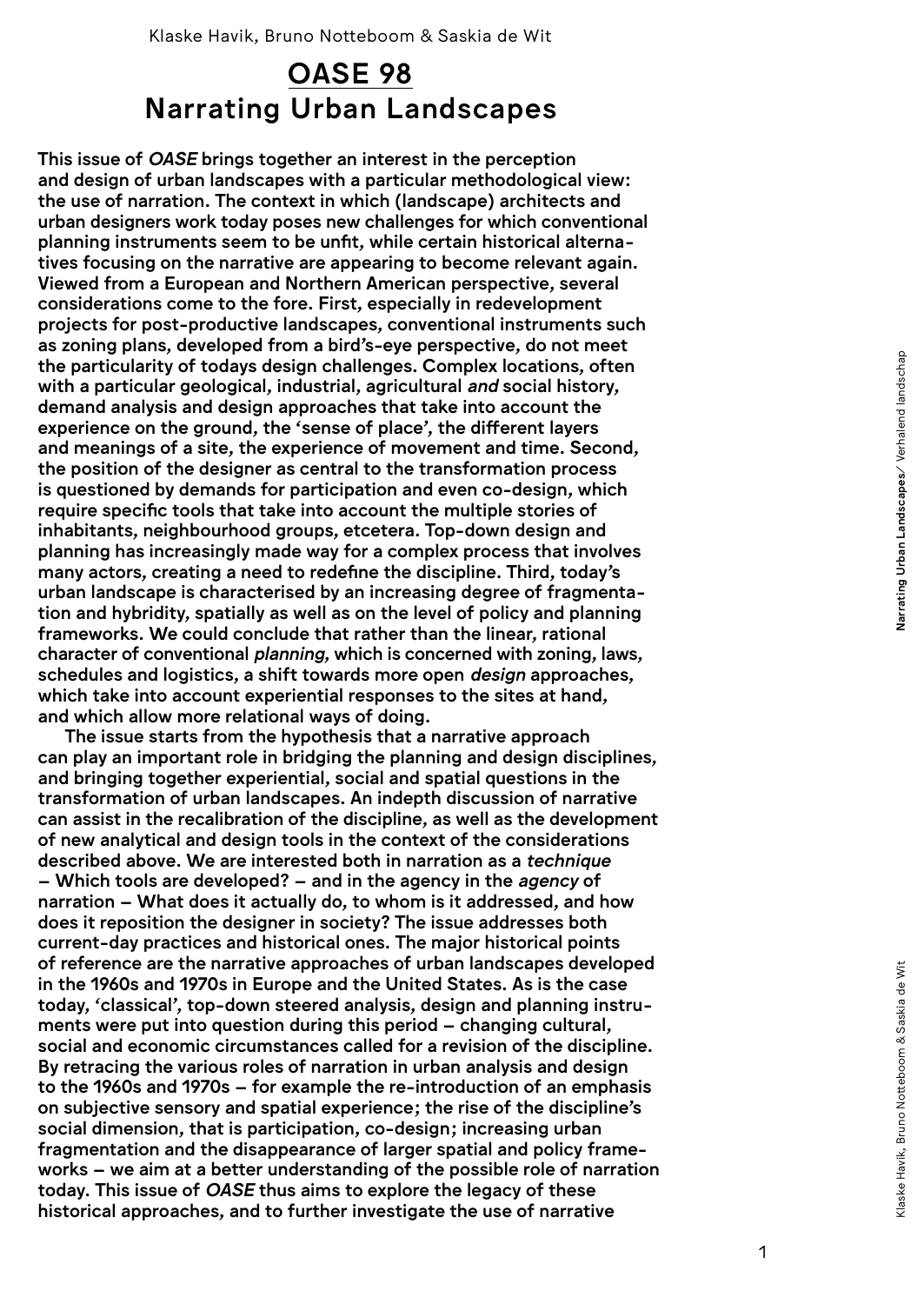## OASE 98 Verhalend stedelijk landschap

Dit nummer van *OASE* brengt een interesse in de waarneming en het ontwerp van stedelijke landschappen samen met een specifiek methodologisch perspectief: de narratieve benadering. De context waarin (landschaps)architecten en stedenbouwkundigen tegenwoordig werken, stelt hen voor nieuwe uitdagingen waarvoor conventionele ontwerpinstrumenten ongeschikt lijken, terwijl bepaalde historische alternatieven met een focus op het narratieve opnieuw relevant blijken te zijn. Binnen een Europese en Noord-Amerikaanse context, spelen verschillende overwegingen een rol. In de eerste plaats beantwoorden conventionele instrumenten, zoals masterplannen ontwikkeld vanuit een vogelperspectief, niet langer aan het specifieke karakter van hedendaagse ontwerpvraagstukken, zoals herontwikkeling van post-productieve landschappen. Dergelijke complexe locaties, vaak met een kenmerkende geologische, industriële, agrarische én sociale geschiedenis, vragen om andere methoden van analyse en ontwerp, die eerder geworteld zijn in de ervaring van de plek, de ruimtelijke gevoeligheden, de verschillende lagen en betekenissen van de omgeving en de notie van beweging en tijd. Ten tweede staat de positie van de ontwerper en diens centrale rol in het ontwerpproces ter discussie door de verdere ontwikkeling van participatie en co-design, wat vraagt om specifieke instrumenten die met de vele verhalen van inwoners en buurtgroepen rekening kunnen houden. Top-down ontwerp en planning hebben steeds meer plaats moeten maken voor een complex proces met vele betrokken actoren, waardoor de behoefte aan een herdefiniëring van de discipline ontstond. Ten derde wordt het huidige stedelijke landschap gekenmerkt door een toenemende mate van fragmentatie en hybridisatie, zowel ruimtelijk als op het niveau van beleid en planning. We kunnen vaststellen dat er, in plaats van het lineaire en rationele karakter van conventionele *planning*, gericht op zonering, wetgeving, schematisering en logistiek, een verschuiving naar meer open *ontwerp*benaderingen plaatsvindt, die ruimte bieden aan ervaringsgerichte houdingen ten opzichte van de complexe gelaagdheid van de plek.

Het nummer gaat uit van de hypothese dat een narratieve benadering een belangrijke rol kan spelen in het samenbrengen van plannings- en ontwerpdisciplines, en het verbinden van ervaringsgerichte, sociale en ruimtelijke vraagstukken over de transformatie van stedelijke landschappen. Een diepgaande discussie over het narratieve kan bijdragen aan het herijken van de discipline, maar ook aan de ontwikkeling van nieuwe instrumenten voor analyse en ontwerp binnen de hierboven geschetste context. Wij zijn zowel geïnteresseerd in het narratieve als *techniek* (welke instrumenten worden ontwikkeld?), als in het narratieve als *agency* (wat doet het precies, voor wie is dit van toepassing, en hoe krijgt de ontwerper hierdoor een nieuwe plek in de samenleving?). Het nummer focust zowel op hedendaagse praktijken als op historische voorbeelden. Het belangrijkste historische referentiepunt zijn de narratieve benaderingen van stedelijke landschappen zoals die werden ontwikkeld in de jaren 1960 en 1970 in Europa en de VS. Zoals ook nu het geval is, werden toen de 'klassieke', top-down gestuurde analyse-, ontwerp- en planningsinstrumenten van toen ter discussie gesteld, als gevolg van een veranderende culturele, sociale en economische context, die tot een herziening van de discipline opriep. Door de uiteenlopende rollen van deze narratieve benaderingen uit de jaren 1960 en 1970 te bespreken – zoals bijvoorbeeld een hernieuwde aandacht voor subjectieve, zintuiglijke en ruimtelijke

methods to address today's questions of urban landscapes in contemporary practice, research and education.

First, the issue presents a set of theoretical reflections on historical approaches, focusing on the legacy of J.B. Jackson, Kevin Lynch, Jacques Simon and Edmund Bacon, as well as on the way such ideas appeared in the practice of Robert Smithson and Oscar Niemeyer. In the 1960s and 1970s there was, especially within academia and the architectural press, a growing reaction to what was perceived as an estranged and abstract perspective of modernist urban planning. Andrew Shanken, Bruno Notteboom, Denis Delbaere, Frédéric Pousin and Maarten Overdijk outline how new methods were developed both in Europe and the United States in order to approach the city from the perspective of the subject in a narrative way through both analysis and design: serial views, interviews, sketches, mappings made by inhabitants, etcetera. The aerial, 'zenithal' view of the designer made way for that of the first-hand perspective view of the subject moving through the city. This part of the issue aims at revealing the implicit complexity in the diverse approaches to narration taken in the 1960s and 1970s. In the work of some authors, what was conceived of as a means of breaking away from a hegemonic planning perspective itself evolved into a normative system (Lynch, Bacon), while others (Jackson, Smithson, Simon) used narration as a dissident strategy, returning to the social dimension in the study of urban landscapes and focusing on new urban landscapes, such as highway strips and wastelands, and to the regional landscapes of the hinterland. Also, by looking at urban planning from the perspective of narration, our conception of modernist urban planning itself – and the detached gaze usually associated with it – can be nuanced, as Cláudia Costa Cabral demonstrates in her contribution on Niemeyer.

In the following section, we present viewpoints of landscape architects and urban designers using a narrative approach in urban landscape projects today. Which narrative techniques are used, and how are they brought into narrative practice? To what extent do contemporary practitioners look back at the above described period as a source of inspiration? What are the advantages and limitations of a narrative approach? As in the 1960s and 1970s, it is still within the academic world that many experiments with narrative approaches take place and new insights and methods are developed. We therefore explicitly present the work of researchers and educators connected to institutes such as the University of Leuven, Delft University of Technology, ETH Zurich/EPFL Lausanne and the University of Greenwich. We have chosen, in this issue, not to make a distinction between practice and academia, but rather to see all contributions as investigations into the agency of narrative. In the search for contemporary narrative approaches, we encountered three overlapping perspectives: a social perspective, in which the narrative is used to engage social practices and the stories of inhabitants and users in processes of urban and landscape transformation; an experiential perspective, taking perception of the landscape as a starting point for analysis and design interventions; and a third perspective that makes use of narratives to deal with the fragmented and hybrid character of today's urban landscapes.

The social perspective coincides with the tendency to involve inhabitants and other local actors in the processes of transformation of urban landscapes. Earlier, we reflected on such practices in *OASE* 96 and *OASE* 85.1 The designer, in these cases, is less concerned with authorship of the project, but rather acts as a facilitator and generator of sociospatial processes. Storytelling practices play a role in such processes of codesign and participation. For instance, the office of Anke Schmidt in Germany addresses the role of the different actors within a site as point

1. *OASE* 96, *Social Poetics: The Architecture of Use and Appropriation*, edited by Michiel Dehaene, Els Vervloessem and Hüsnü Yegenoglu, Rotterdam, 2016; *OASE* 85, *Productive Uncertainty: Indeterminacy in Spatial Design, Planning and Management*, edited by Klaske Havik, Véronique Patteeuw and Hans Teerds, Rotterdam, 2011.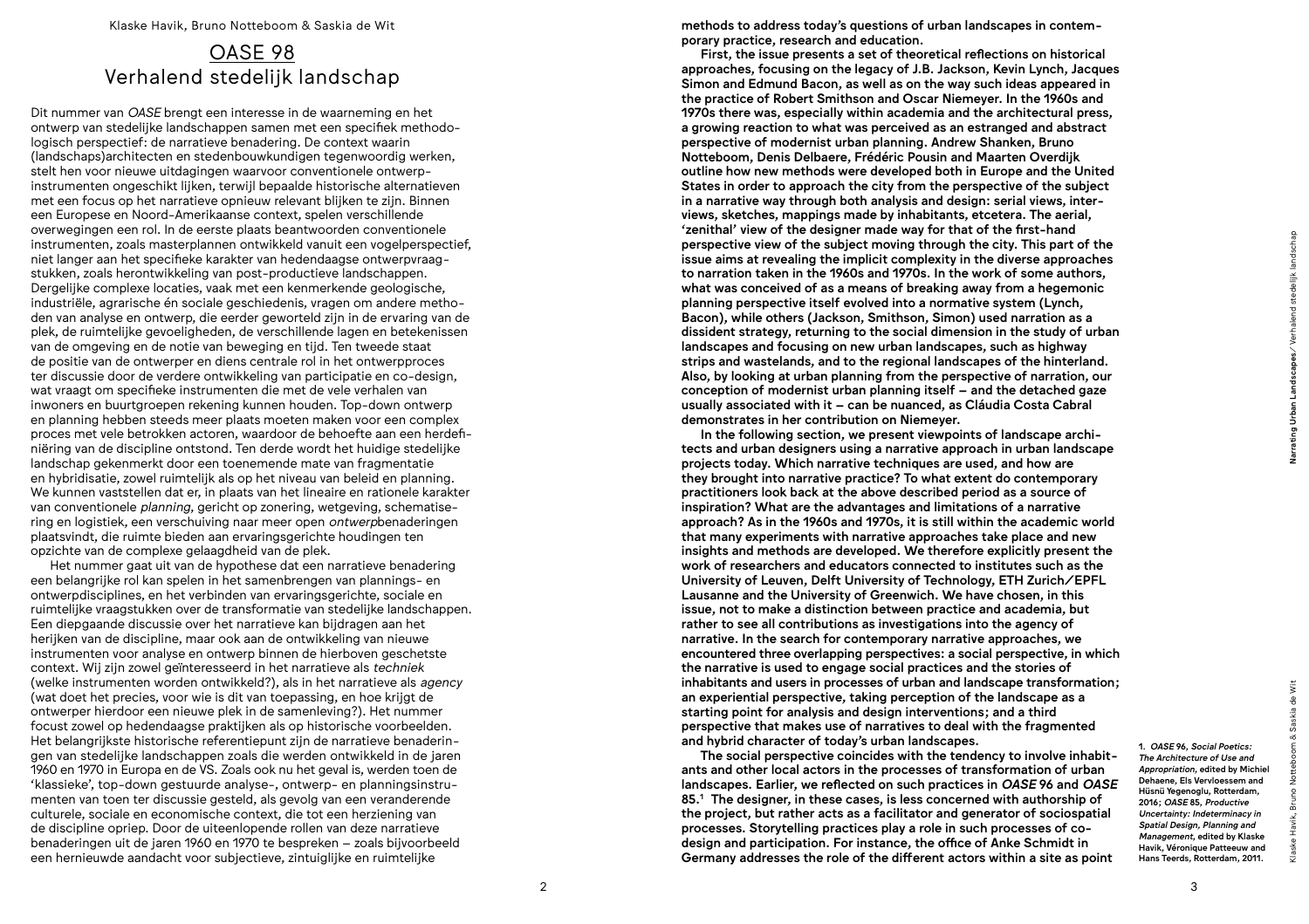beleving, de opkomst van een sociale dimensie van de discipline in de vorm van participatie en co-design, een toenemende stedelijke versnippering, en het verdwijnen van bredere ruimtelijke strategieën en beleidskaders – beogen we met dit nummer een beter inzicht te krijgen in een mogelijke rol voor het narratieve vandaag de dag. We streven ernaar zowel de nalatenschap van deze historische benaderingen te verkennen, als de toepassing van narratieve technieken binnen vraagstukken van stedelijke landschappen in de hedendaagse praktijk, onderzoek en onderwijs nader te onderzoeken.

Het eerste deel van het nummer biedt een aantal theoretische reflecties ten aanzien van narratieve benaderingen uit het verleden, met een focus op zowel de nalatenschap van J.B. Jackson, Kevin Lynch, Jacques Simon en Edmund Bacon, als de wijze waarop dergelijke ideeën naar voren kwamen in de praktijk van Robert Smithson en Oscar Niemeyer. Vooral binnen de academische wereld en vakbladen, ontstonden in de jaren 1960 en 1970 alternatieven voor de modernistische stedenbouw, die als te afstandelijk en abstract werd beschouwd. Andrew Shanken, Bruno Notteboom, Denis Delbaere, Frédéric Pousin en Maarten Overdijk geven een overzicht van deze ontwikkelingen in Europa en de VS, waarbij de stad vanuit een subjectief perspectief op een narratieve wijze wordt benaderd in zowel de analyse als het ontwerp, door gebruik te maken van beeldenreeksen, interviews met bewoners, en nieuwe vormen van cartografie die de individuele perceptie van het landschap naar voren brachten. Het statische vogelvluchtperspectief van de ontwerper maakte plaats voor het dynamische perspectief van de gebruiker op ooghoogte. Het doel van dit deel is de impliciete complexiteit van de verschillende narratieve benaderingen uit de jaren 1960 en 1970 te onthullen. In het werk van sommige auteurs werd dat wat ze beschouwden als een uitweg uit het hegemonisch planningsperspectief, zelf tot een normatief systeem (Lynch, Bacon), terwijl anderen (Jackson, Smithson, Simon) het narratieve gebruikten als een dissidente strategie, terugkerend naar een sociale dimensie, waarbij ze zich concentreerden op nieuwe stedelijke landschappen, zoals snelwegzones en verlaten gebieden, en de regionale landschappen van het buitengebied. Binnen dit perspectief van het narratieve wordt ook onze perceptie van de modernistische stedenbouw, met bijhorende afstandelijke blik, verder genuanceerd, zoals Cláudia Costa Cabral aantoont in haar bijdrage over Niemeyer.

Aansluitend op deze historisch-theoretische bijdragen gaan we in op de verschillende manieren waarop een narratieve benadering wordt toegepast in de hedendaagse ontwerp- en onderzoekspraktijk. Welke technieken worden ingezet en hoe worden deze in de praktijk gebracht? In hoeverre ontlenen hedendaagse ontwerpers en onderzoekers kennis en inspiratie aan de voorgenoemde historische Fig.n? Wat zijn de voordelen en nadelen? Net zoals in de jaren 1960 en 1970, is het vooral binnen de academische wereld dat er wordt geëxperimenteerd met narratieve benaderingen, en nieuwe inzichten en methoden worden ontwikkeld. Daarom presenteren we nadrukkelijk het werk van onderzoekers en docenten, verbonden aan instituten als KU Leuven, TU Delft, ETH Zürich/EPFL Lausanne en de Universiteit van Greenwich. In dit nummer kiezen we ervoor om geen onderscheid te maken tussen praktijk en academisch onderzoek, maar veeleer alle bijdragen op te vatten als verkenningen naar de *agency* van het narratief. In de hedendaagse benaderingen konden we drie overlappende perspectieven ontdekken: een sociaal perspectief, waar het narratief wordt gebruikt om sociale praktijken en de verhalen van bewoners en gebruikers te betrekken bij de processen van stedelijke en landschappelijke transformaties; een ervaringsperspectief, dat de zintuiglijke waarneming als uitgangspunt neemt voor analyse en ontwerp; en een perspectief dat narratieve technieken gebruikt om te kunnen omgaan met het gefragmenteerde en hybride karakter van hedendaagse stadslandschappen.

of departure, and employs narrative techniques to communicate and co-develop designs. A similar interest is found in the work of the Urban Projects Research group at the University of Leuven, which has developed a 'triple framework' for unveiling narratives. Also critical narrative practices, speculating on a possible future, allow multiple social perspectives of planned spatial change to be addressed. The contribution by Claire Lubell is such a speculative project: it presents, by means of a fictive newspaper with a future date, the possible effects of a planned urban transformation.

The experiential perspective shows a strong resonance with the narrative, spatiotemporal techniques that were developed in the 1960s and 1970s. These techniques are used to approach places from the perspective of the experiencing subject, with the users moving through space. In an increasingly global and virtual world, in which an endless amount of means exist to stage spatial experiences, we observe that designers call for methods that instead focus on the physical, sensory perception of place – and to design interventions accordingly. The article by Elena Cogato and Christophe Girot presents the efforts of the ETH Zurich/EPFL Lausanne to find appropriate ways of visual representation to address the physical, embedded meaning of place, following, on the one hand, the ideas of Lynch and his contemporaries, while, on the other, introducing the notion of proximity to cope with today's increasingly metropolitan urban life. Klaske Havik and Saskia de Wit present a number of diploma projects at Delft University of Technology that use narrative methods to address the experience of particular places. The experimental project for Plagwitz in Leipzig, presented by Chris Dähne and Janneke van Bergen, explores how cinematic narrative enables a sequence of experiential scenes in the redevelopment of post-industrial sites to be established.

In the third perspective, narrative methods are employed to cope with spatial fragmentation and the 'unfinished' character of contemporary urban landscapes. Stephen Cairns, in his discussion of the 'dispersed city', argues that the city is too complex, has gone too far. Cairns speculates on a hybridised mode of representation, one based on a weaker conception of the subject, in which narratives of daily life, the material form of the city and cartography meet, a mode that 'admits to the locatedness of the subject in the confluence of material and representational worlds'.2 Different versions of narrative techniques as a key premise and a potential to develop modes of representation of these 'cartographic blind spots', those parts of the city that resist or render impossible a coherent image, have in this issue of *OASE* been explored by Bas Smets, Ed Wall and Carole Lévesque. In his landscape design practice in Belgium, Bas Smets responds to the fragmented nature of the urban landscape, and sees narrative as an instrument with which to stitch dissimilar fragments together. At the University of Greenwich, Ed Wall sets out to develop new ways of addressing incomplete, fragmented landscapes by means of 'incomplete cartographies'. Carole Lévesque discusses how the meticulous 'reading' of urban fragments allows us to better understand the intrinsic qualities of such places, by means of her reading of *Terrains vagues* in Montreal.

Altogether, these three perspectives are by no means exclusive – on the contrary, they are often overlapping. Experiential questions are often at stake in the narrations of social processes of co-design, while spatial fragmentation and hybridisation of the urban landscape have social and experiential implications as well. While their focus might be different, and different aspects of narration are explored, the contributions give way to a discussion of the agency of narration in questions of urban landscape transformation.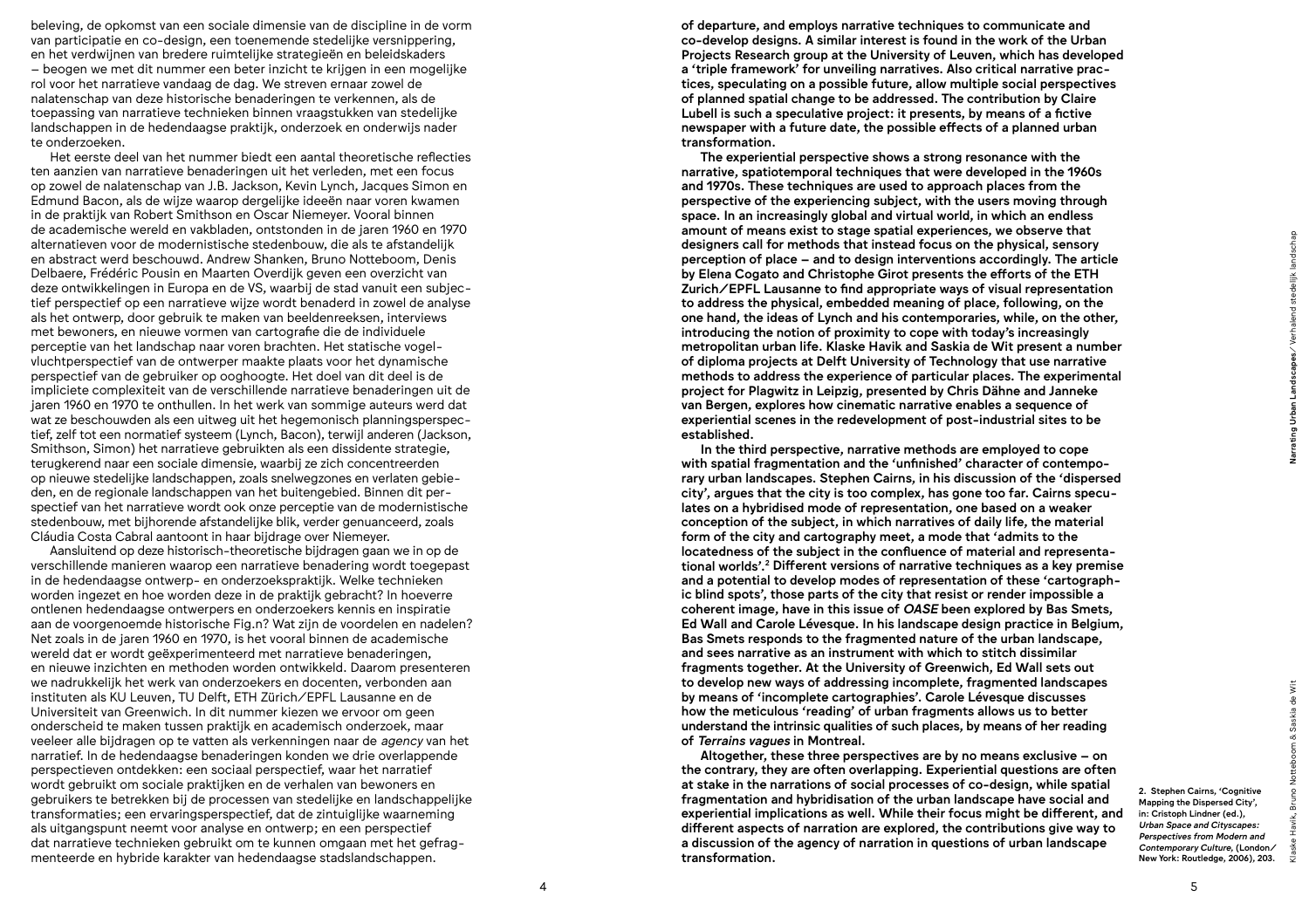Het sociale perspectief hangt samen met de tendens om bewoners en andere lokale actoren te betrekken bij stedelijke transformatieprocessen. Eerder reflecteerden we al op dergelijke praktijken in *OASE*≠96 en *OASE≠*85.1 In deze voorbeelden is de ontwerper niet zozeer begaan met het auteurschap van het project, maar stelt zich eerder op als regisseur die sociaal-ruimtelijke processen faciliteert en genereert. In dergelijke processen van co-design en participatie speelt ook het verhalende een rol. Het bureau van Anke Schmidt in Duitsland bijvoorbeeld, vertrekt vanuit de belangen van de verschillende actoren op een locatie en gebruikt narratieve technieken om hierover te communiceren en zo in overleg een ontwerp te ontwikkelen. Een vergelijkbare interesse is te vinden in het werk van de Urban Projects Research-groep aan de KU Leuven, die een drievoudig raamwerk heeft ontwikkeld om narratieven te ontplooien. Daarnaast kunnen narratieve praktijken die speculeren over een mogelijke toekomst worden ingezet om veelvoudige sociale invalshoeken over geplande ruimtelijke veranderingen aan te kaarten. De bijdrage van Claire Lubell is zo'n speculatief project: door middel van een fictieve krant met een datum in de toekomst presenteert ze de mogelijke effecten van een geplande stedelijke transformatie.

Het ervaringsgerichte perspectief vertoont daarnaast een sterke overeenkomst met de narratieve technieken uit de jaren 1960 en 1970. Deze technieken benaderen ruimte vanuit het perspectief van de waarnemer, als de gebruiker zich door de ruimte beweegt. In een wereld die in toenemende mate globaal en virtueel wordt, waar een schijnbaar eindeloze hoeveelheid aan mogelijkheden bestaat om ruimtelijke ervaringen te suggereren, zien we dat ontwerpers grijpen naar methoden die juist de nadruk leggen op de fysieke, sensorische ervaring van de plek, en naar de bijbehorende ontwerpingrepen. De tekst van Elena Cogato Lanza en Christophe Girot presenteert de zoektocht van de ETH Zürich en de EPFL Lausanne naar geschikte vormen van visuele representatie van de fysieke ervaring van de plek. Enerzijds in navolging van de ideeën van Lynch en zijn tijdgenoten, anderzijds de notie van nabijheid introducerend, als een manier om het in toenemende mate grootstedelijke leven het hoofd te bieden. Klaske Havik en Saskia de Wit presenteren een aantal afstudeerprojecten aan de TU Delft waarin narratieve methoden worden toegepast om de ervaring van specifieke plekken aan te spreken. In hun experimentele project voor Plagwitz in Leipzig verkennen Chris Dähne en Janneke van Bergen hoe een cinematografisch narratief een reeks van ervaringen kan inzetten bij de herontwikkeling van postindustriële locaties.

In het derde perspectief worden narratieve methodes gebruikt om te kunnen omgaan met de ruimtelijke fragmentatie en het onaffe karakter van hedendaagse stadslandschappen. In zijn verhandeling over de 'verstrooide stad' beargumenteert Stephen Cairns dat de stad te complex is geworden. Hij speculeert over een hybride manier van representatie, gebaseerd op een minder gedefinieerd beeld van het subject, waar verhalen van het dagelijkse leven, de materiële vorm van de stad en cartografie bij elkaar komen, als een manier die 'het subject situeert op de kruising van materiële en representatieve werelden'.<sup>2</sup> Bas Smets, Ed Wall en Carole Lévesque verkennen verschillende vormen van narratieve technieken, die dienen als uitgangspunt en als kans om zogenaamde 'cartografisch blinde vlekken' − de delen van een stad die een samenhangend beeld moeilijk of zelfs onmogelijk maken − in beeld te brengen. Met zijn landschapsarchitectuurbureau in België reageert Bas Smets op de gefragmenteerde aard van het stedelijk landschap, en gebruikt hij narratieve instrumenten om ongelijksoortige fragmenten met elkaar te verbinden. Ed Wall ontwikkelt aan de Universiteit van Greenwich 'incomplete cartografieën' als een nieuwe manier om met incomplete, gefragmenteerde landschappen om te gaan. Aan de hand van haar analyse van *terrains vagues* in Montréal

1. *OASE* 96, *Sociale Poëtica: de architectuur van gebruik en toe-eigening*, redactie Michiel Dehaene, Els Vervloessem en Hüsnü Yegenoglu, Rotterdam, 2016; *OASE* 85, *SE 85 Productieve onzekerheid: het onbepaalde in planning, ontwerp en beheer.* redactie Klaske Havik, Véronique Patteeuw en Hans Teerds, Rotterdam, 2011. 2. Stephen Cairns, 'Cognitive Mapping the Dispersed City', in: Christoph Lindner (red.), *Urban Space and Cityscapes: Perspectives from Modern and Contemporary Culture* (Londen/ New York: Routledge, 2006), 203

From the contributions in this issue, we arrive at a preliminary conclusion that narrative methods may help to resolve some dichotomies that conventional urban planning was unable to address. Narrative strategies allow formal planning issues and the more informal social and experiential accounts of place to be brought together. However, some narrative strategies seem to move between the experimental and open character of stories and the modernist tendency to systematise: indeed, some of the narrative methods explored in the 1960s and 1970s seemed vulnerable to falling prey to the very rationalist approach they criticised. They evolved towards a positivist system thinking that seems to exclude the perspective 'from below', as well as ethical and sociopolitical questions, a lack of engagement that also might threaten the validity of certain strands in (landscape) architecture and urban planning today, such as metabolic thinking and parametric design. In the explorations presented in this issue, *OASE* hopes to uncover the relevance of the narrative for today's varied practices. The current narrative strategies offer ways of avoiding normative and hegemonic views, including the subjective experience and conceiving such seemingly opposites as subject-object or order-disorder as active relationships instead of as mutually exclusive opposites. They allow us to mediate between the proximity of place-experience and the metropolitan landscape, they objectify subjective experiences of place; they attempt to balance the role of the designer and that of local actors in complex urban transformation processes, acting as bridges between the public and the professional disciplines; and they help to document, appreciate *and* structure the experience of our dispersed urban landscapes.

*The editors wish to thank Matthew Skjonsberg for his valuable insights and comments.*